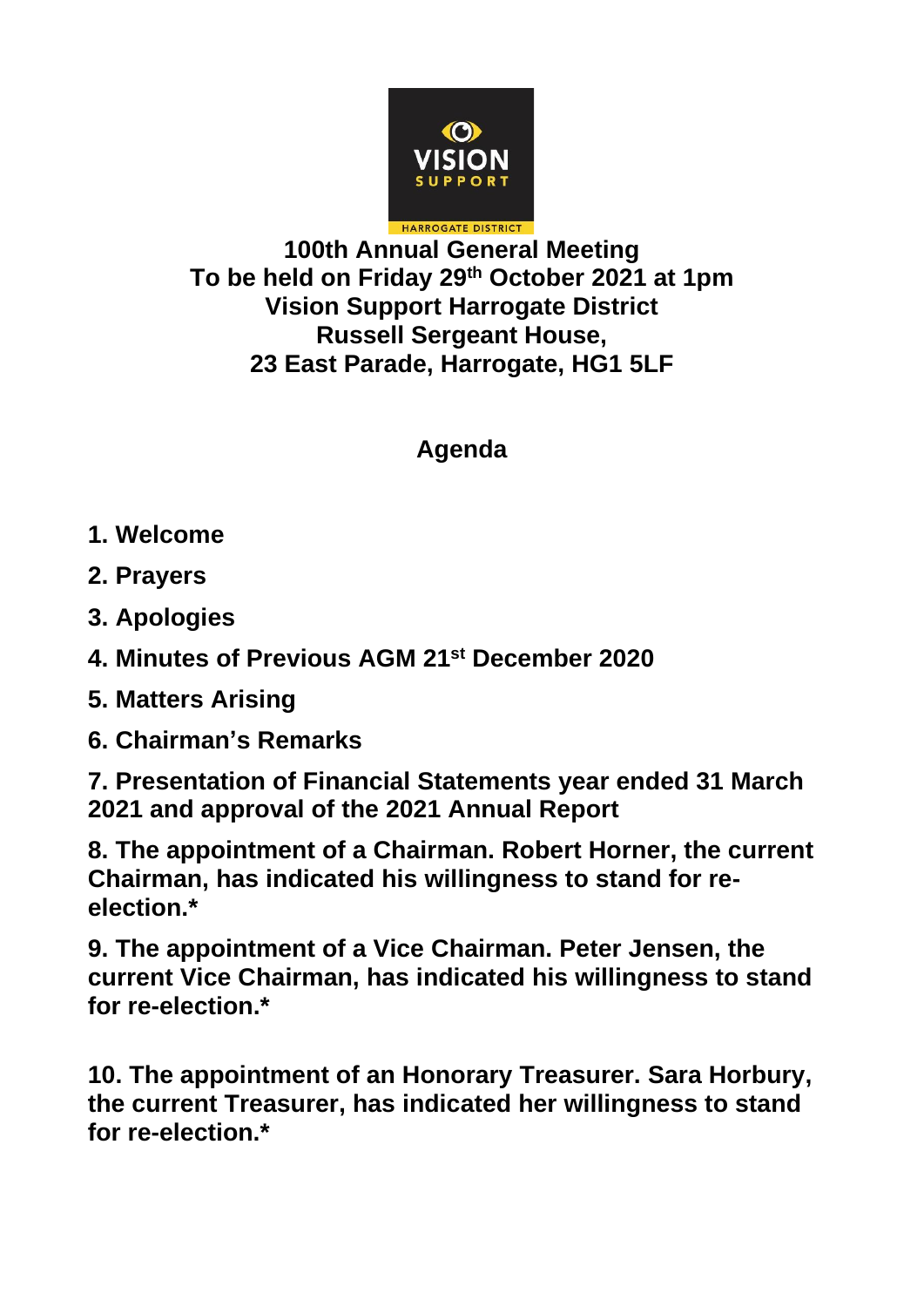## **11. The appointment of an Honorary Secretary, James Grimshaw, the current Hon Secretary, has indicated his willingness to stand for re-election.\***

*\*Any other member of the Charity may stand for election to any of the above offices in which case a ballot would be held.*

**12. The election of not more than nine Members of the Society to the Trust & Finance Committee.**

**The following incumbents Eric Mitchell, John Mellor, Steve Kirk, David Fisher, Alistair Ratcliffe and Mary Kirk have indicated their willingness to stand for re-election.\***

**Retirement from the Committee are members; Robert Sergeant, Doreen Flockton**

*\*This does not prevent any other members of the Charity standing for election in which case a ballot would be required.*

**There are also 3 vacancies for which nominations are required.**

- **13. Thanks to outgoing members (if any).**
- **14. The appointment of an Independent Examiner.**
- **15. Nominations to Services Committee**

**The following incumbents Mary Barr, Michael Wilesmith and Beryl Wood, have indicated their willingness to stand for reelection as have the following representatives Steve Cobb (volunteer), Sarah Dodds (volunteer) \***

**16. The re-appointment of Pauline Nolan as President, who has indicated her willingness to continue in the post.**

*\*This does not prevent any other member of the Charity standing for election in which case a ballot would be required.*